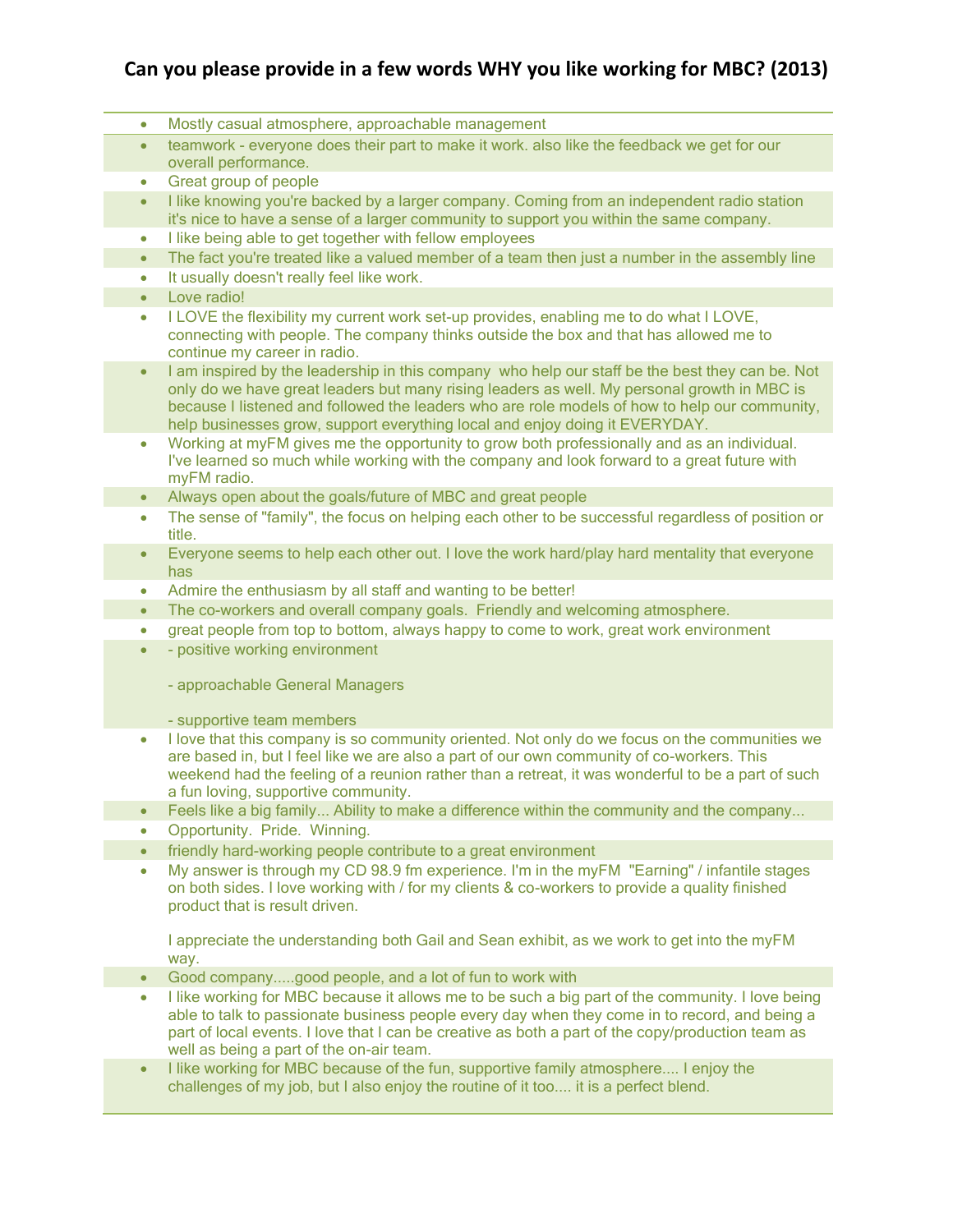## **Can you please provide in a few words WHY you like working for MBC? (2013)**

- I look forward to coming to work due to the caring, compassionate, and receptive co-workers, since it appears each one is genuinely approachable.
- Because this is a company that works together and feels more like family than coworkers.
- Great, enthusiastic people.
- $\bullet$  I like the type of work I do
- opportunity for growth
- The Morals, Values and Ethics that Jon and Andrew have put into place for the company and that most follow them as well. I also like working here because we are very much a part of the community and giving back is very important to me. Also nice to see that the owners are very much apart of the group and very approachable. Some businesses you never see or in some cases never meet the owners.
- -expanding and opportunity to grow into other roles
- a radio station group that is smart enough to look at the most under serviced areas in Ontario.
- I LOVE working for MBC because I get to be an active member in my local community
- Good atmosphere. Friendly, helpful people.
- I feel very well taken care of working for MBC. I also feel valued as a person and an employee.
- The opportunity to learn new things. I get to be creative and push myself in areas I thought I never would.
- I love the growth of the company. Young minds at the helm of the ship. Opportunity to move in, up or laterally in the company. Also, we are so young and fresh, it's very exciting.
- I love working for MBC because at the end of the day I get paid to what I love every single day. Radio is my passion and it is great to work for a company that shares my passion. I look at MBC as a great opportunity to advance my career and I am very excited to apart of the expansion.
- Love our commitment to the community. Love how we always say yes
- There aren't many 'walls' at MBC I like the fact that the owners want to hear from everybody on staff as to how we can grow and be better. MBC truly is local, small-to-medium market radio and is a heck of a lot better environment to be working in when compared to the corporate dogs like Rogers, Bell etc. NOTHING compares to being in this type of radio environment because of what radio means to our communities and how it reflects the lives of everyone we serve.
- Working with myFM has been a life altering experience. The entire staff feels like family; the management staff is positive and supportive in every way; you are rewarded for a job well done; creative ideas and suggestions are welcomed; everyone works together as a team with little or no politics; meetings and conferences are always informative; continued learning throughout the company; and the fact that Jon Pole is the most brilliant speaker and sales person I have ever listened to... I am not just saying that! I have been in Sales for a long time and I have learned more here than I ever have anywhere.
- Fresh to my career. Using creative muscles a little differently.
- I enjoy being here because of the many opportunities to grow, learn, retreats, training, webinars, email tips and selling techniques. MBC really cares about employee development, while creating an atmosphere that allows for growth, both personally and professionally.
- It's impossible to explain why in a few words. MBC took a chance on a guy 10 years out of college to bring him in and call hockey games and now he's a News Director and Morning back up host and hoping to move up the ladder in on-air if possible. Not a lot of companies provide opportunities like that. Not a lot of companies host retreats and flip the bill like that for it's employees. They say in golf a bad day on the course is better than a good day at work. Well I can also say being the morning guy on the radio in your own home town is an opportunity i cherish each morning, and a good or bad day for me at MBC is better than pretty much 99% of other jobs that I could have. It's amazing to have someone come up to you on the Friday night at the retreat and say "you're Chris Soares? I love listening to you in the morning, so glad to finally meet you"....that's what it's all about.
- The people is a big thing for sure! Flexibility is another big one. Being able to work from home when needed etc. Having, for the most part, creative control of my show. I'll never take that for granted!